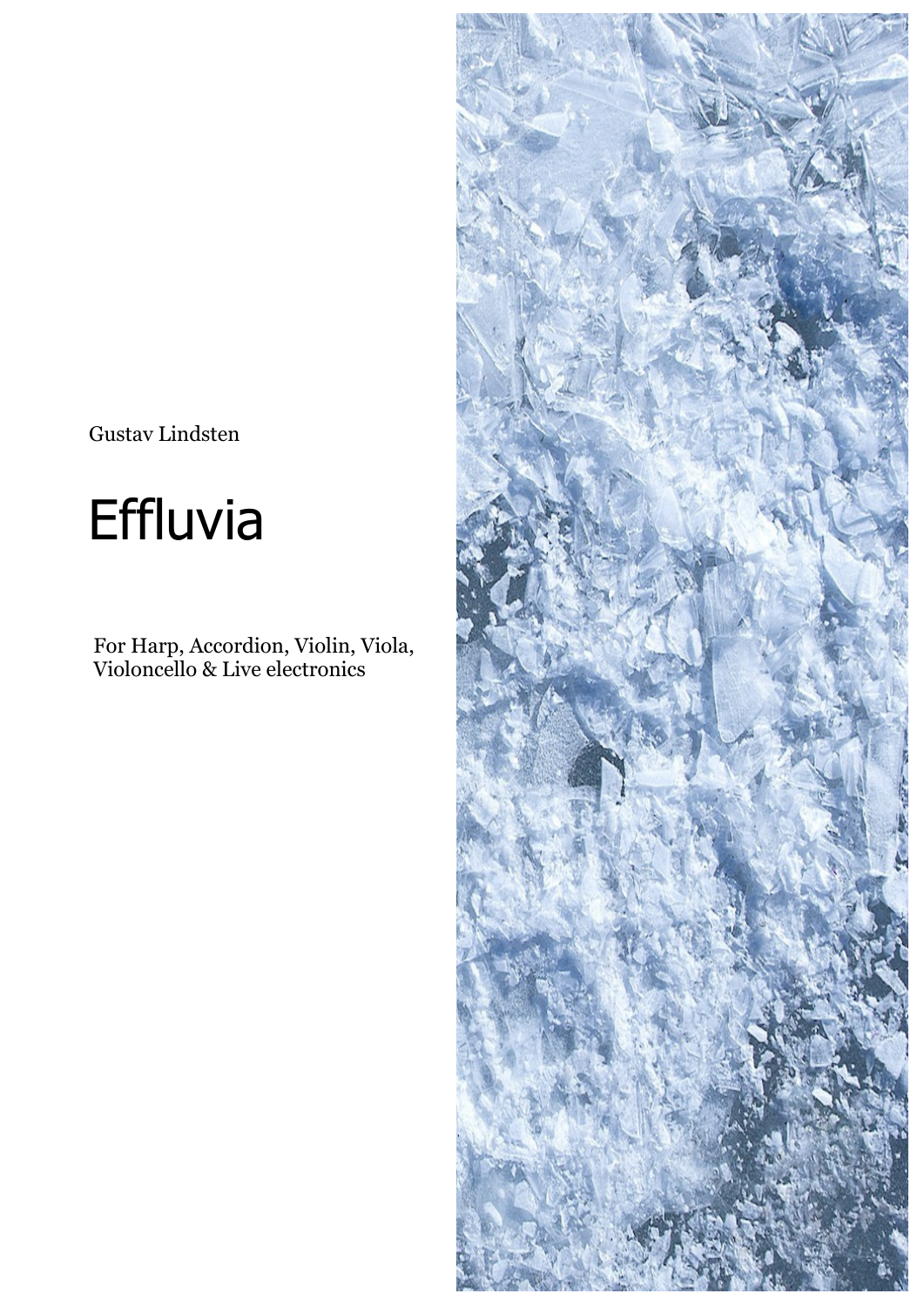2

The piece is structured in such a way that all of the movements are to flow into each other. Therefore if nothing else is specified, pauses between movements should not take place

> I **Lento espressivo** "i seek"

II **Primo intermezzo** (Vivace) "Listening"

> III **Energico** "Descending"

IV **Secondo** i**ntermezzo** (Grave) "Waiting"

V **Calmo, Luminoso** "Beneath the ice,

## i slept"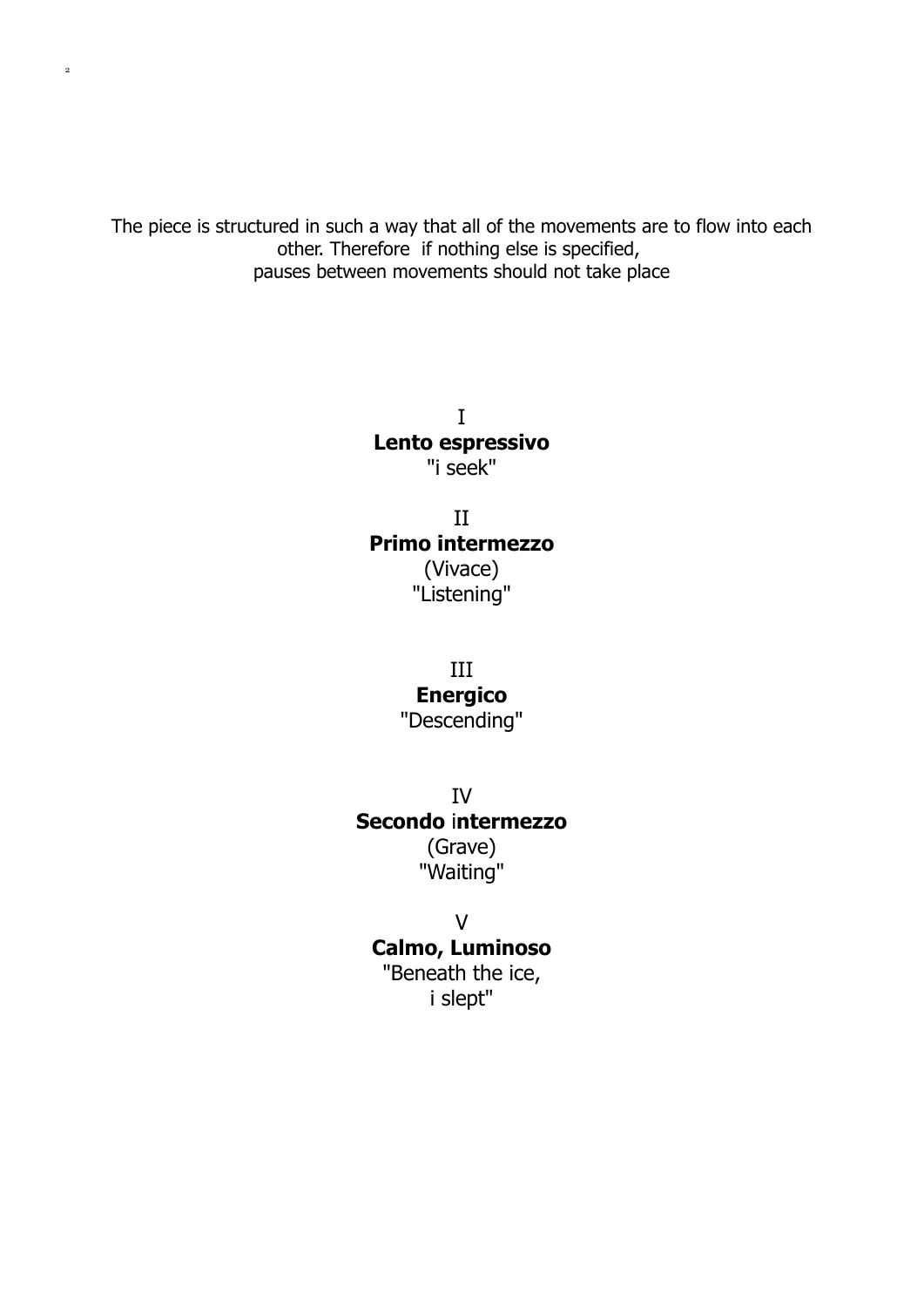with the light

#### **Accordion**

#### **Harp**

#### **Strings**

S.P = "sul ponticello" , bow position close to the bridge

| <br>pp |  |
|--------|--|
|        |  |

| v.tr                                        | $=$ "Vibrato trill", very rapid/intense vibrato<br>combined with semitone trilll                                |
|---------------------------------------------|-----------------------------------------------------------------------------------------------------------------|
| grummun<br>$\mathbf{\Theta}\longrightarrow$ | $=$ "Harmonic trill", Shift between normal<br>pressure & light(natural harmonic) pressure<br>with the left hand |

Bellow breathing ad lib. Length = determined in approximate relation to the length of the drawn wave patterns

#### **general remarks**



Glissando followed by a grace note indicates where the gliss. should aim at, it should **not** be accentuated.

All notes should **always** be allowed to ring for as long as possible

notated pitches should **always** sound as written

## **Performance notes**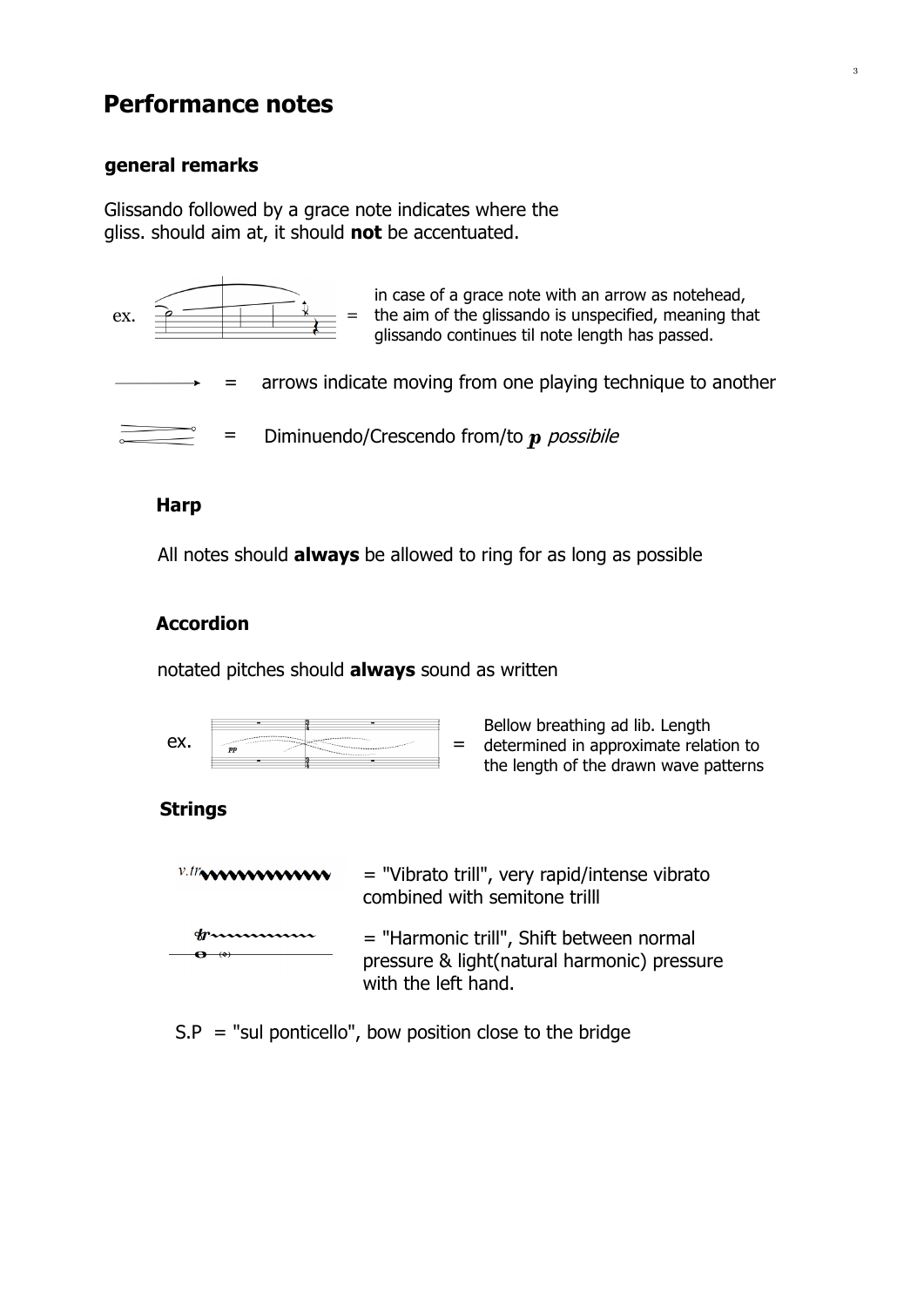4



Live electronics

#### **Disposition of ensemble & speakers should be as follows:**

### **Live electronics**

#### **Signal pathway should be organised as follows:**

#### **Equipment:**



- \* Macintosh equipped with Ableton Live 9 standard or newer version
- \* Max for live (plugin for Ableton)
- \* MIDI controller with a minimum of mappable 12 knobs or sliders
- \* 6 condenser microphones
- \* Microphone power enhancer
- \* Soundcard (Orion 32 in/out is recommended)
- \* Analogue mixer equipped with a minimum of 16channels
- \* 6 Genelec (recommended) Speakers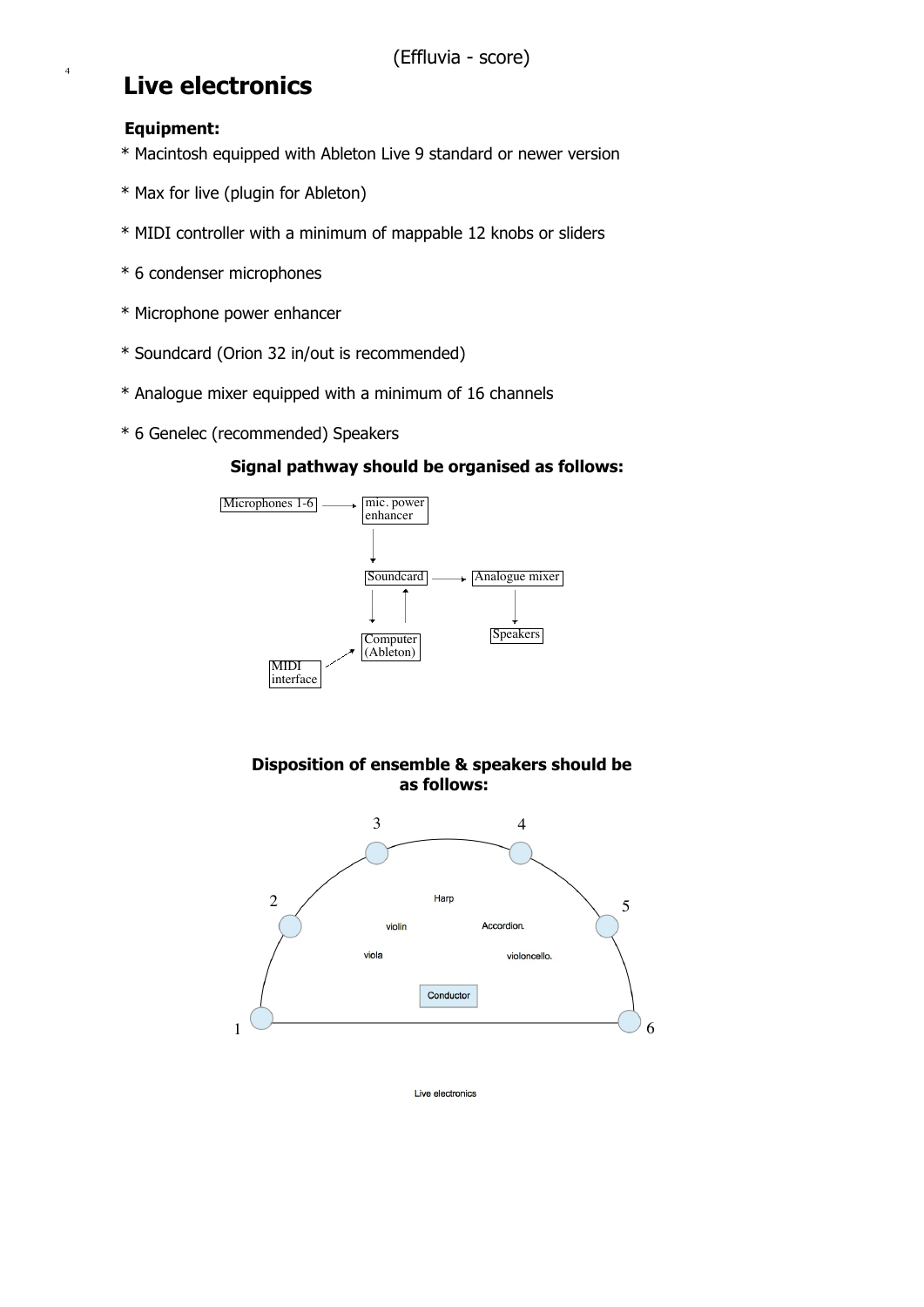# **Effluvia**

**Gustav Lindsten** 

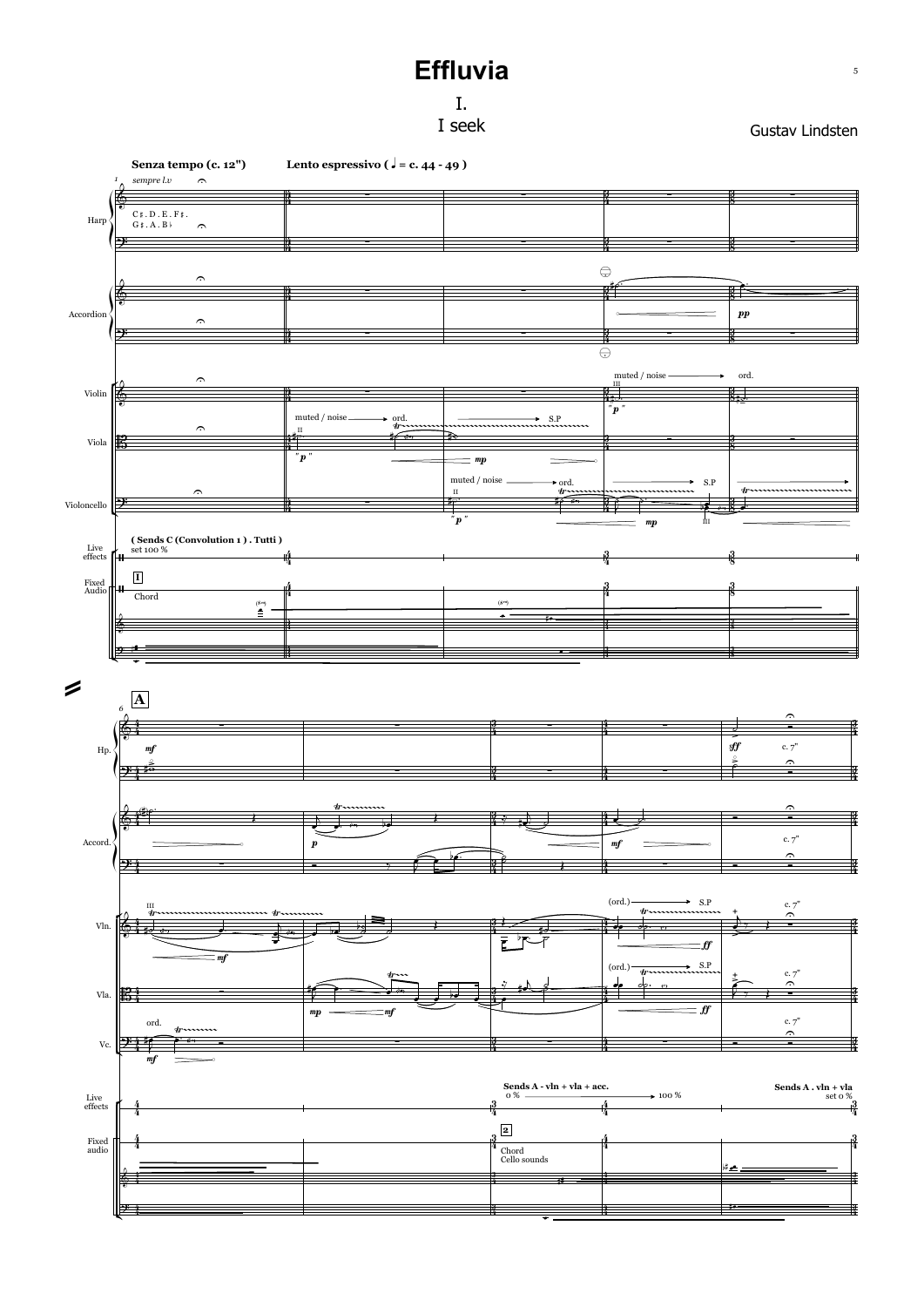

 $\frac{5}{4}$ 

 $\frac{5}{4}$ 

 $\frac{5}{4}$ 

 $\frac{5}{4}$ 

 $\frac{5}{4}$ 





∑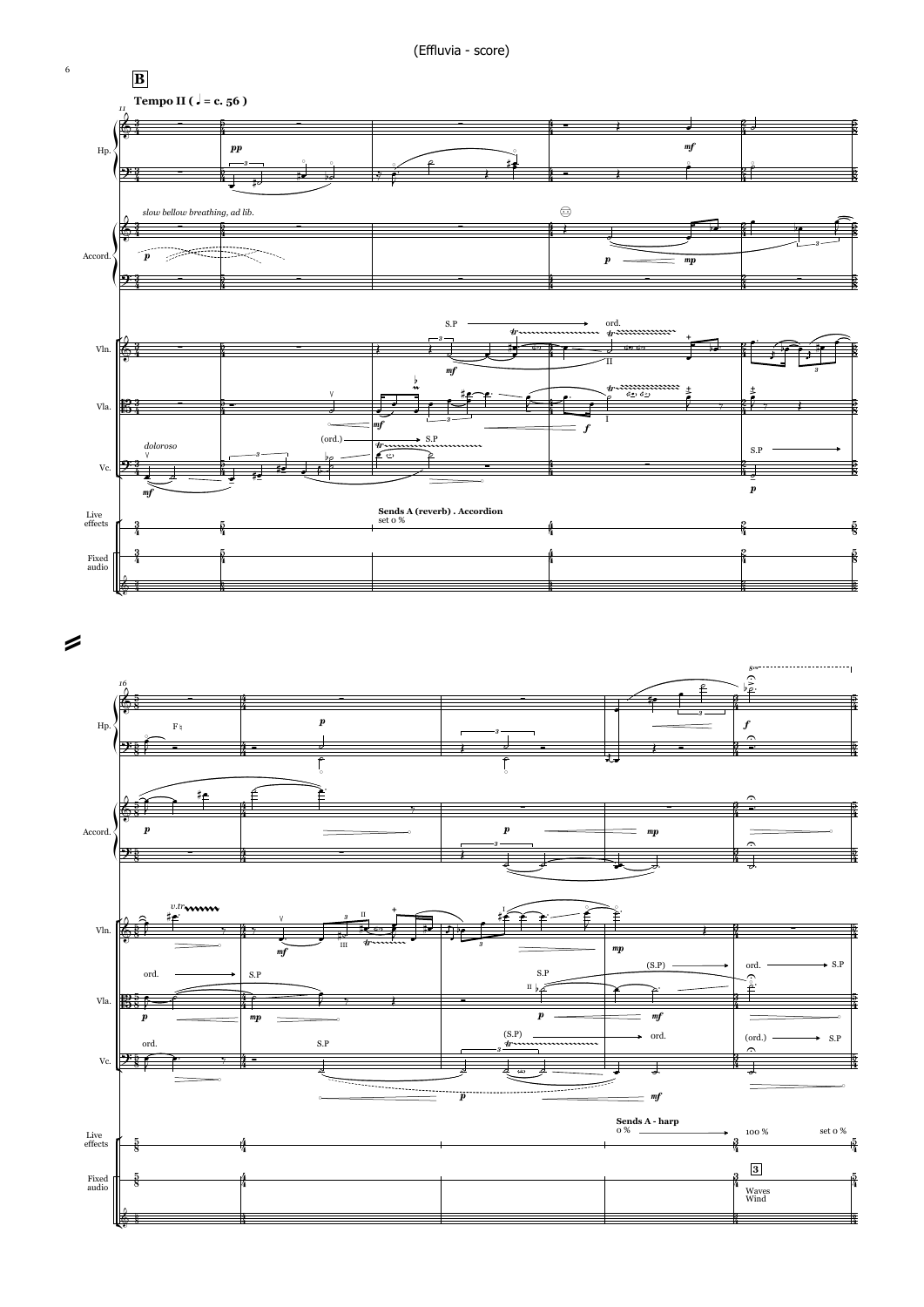

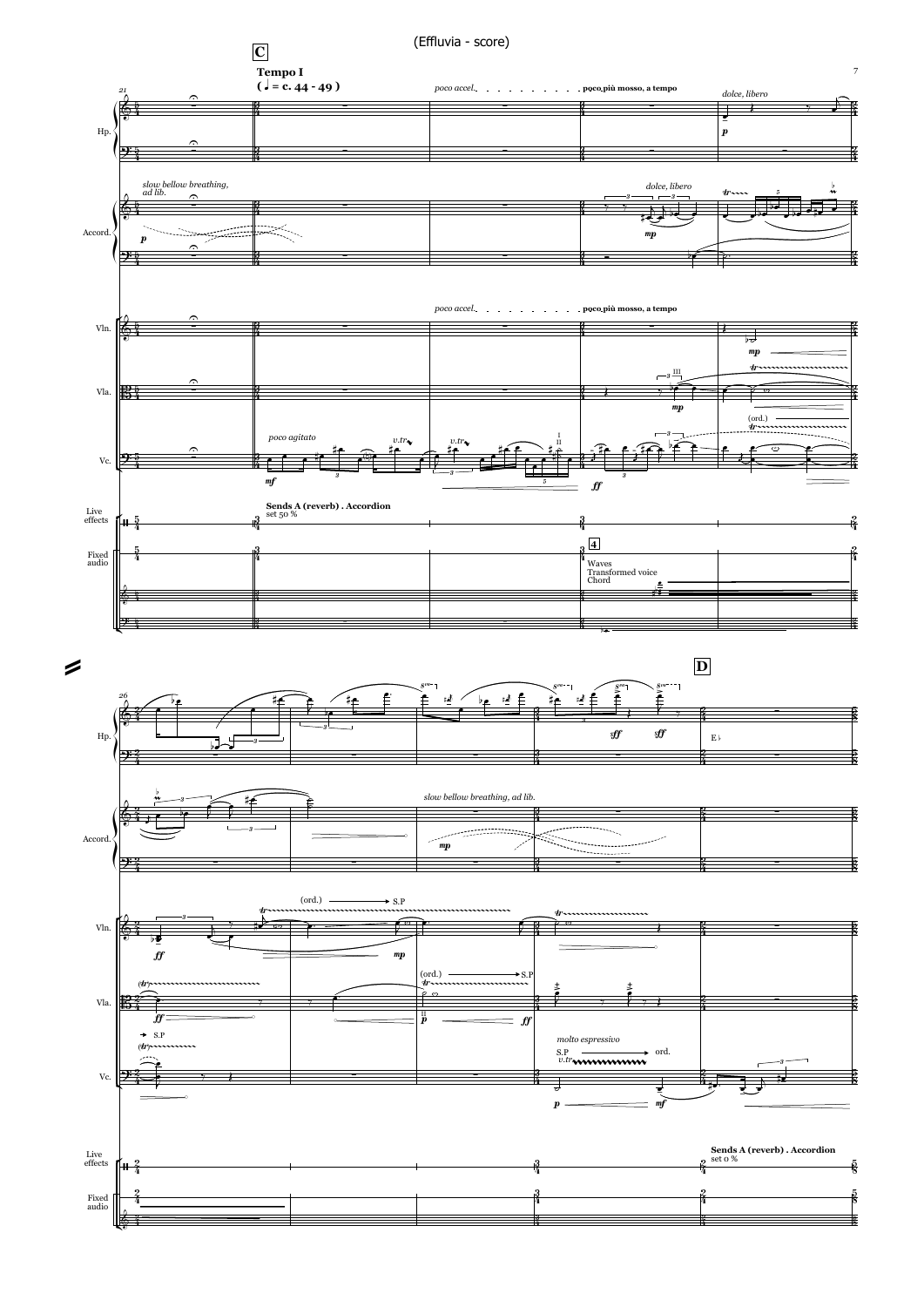



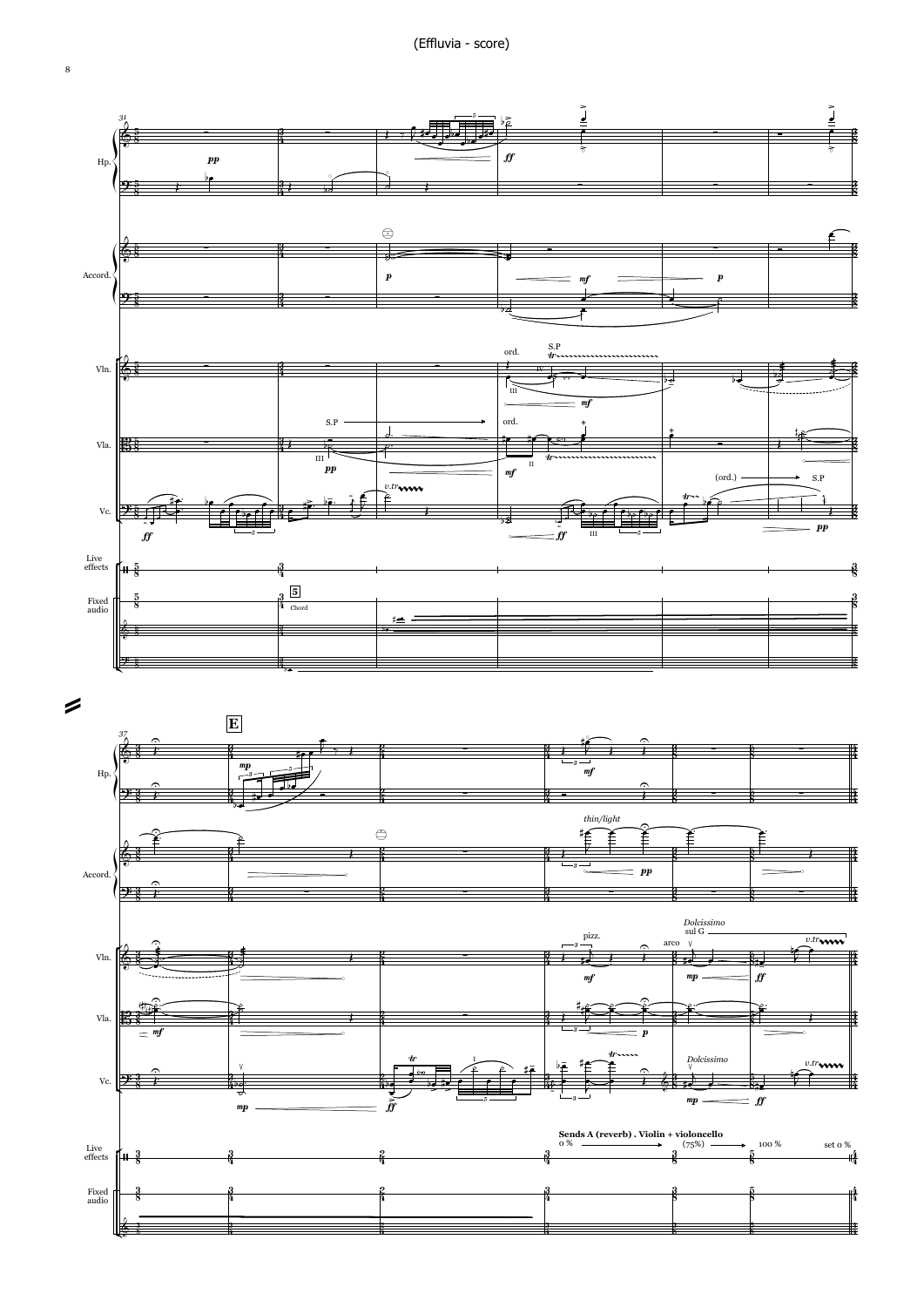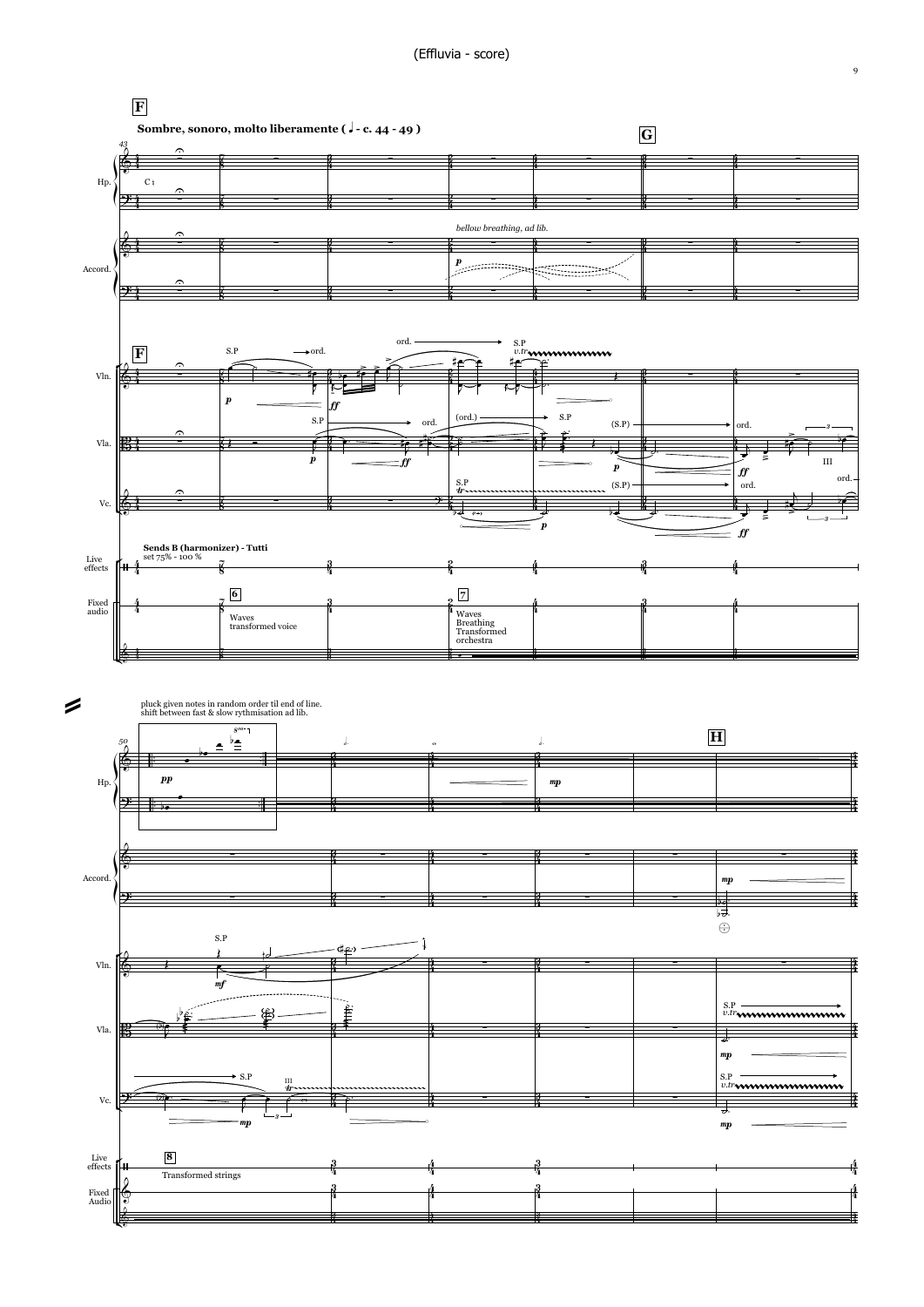

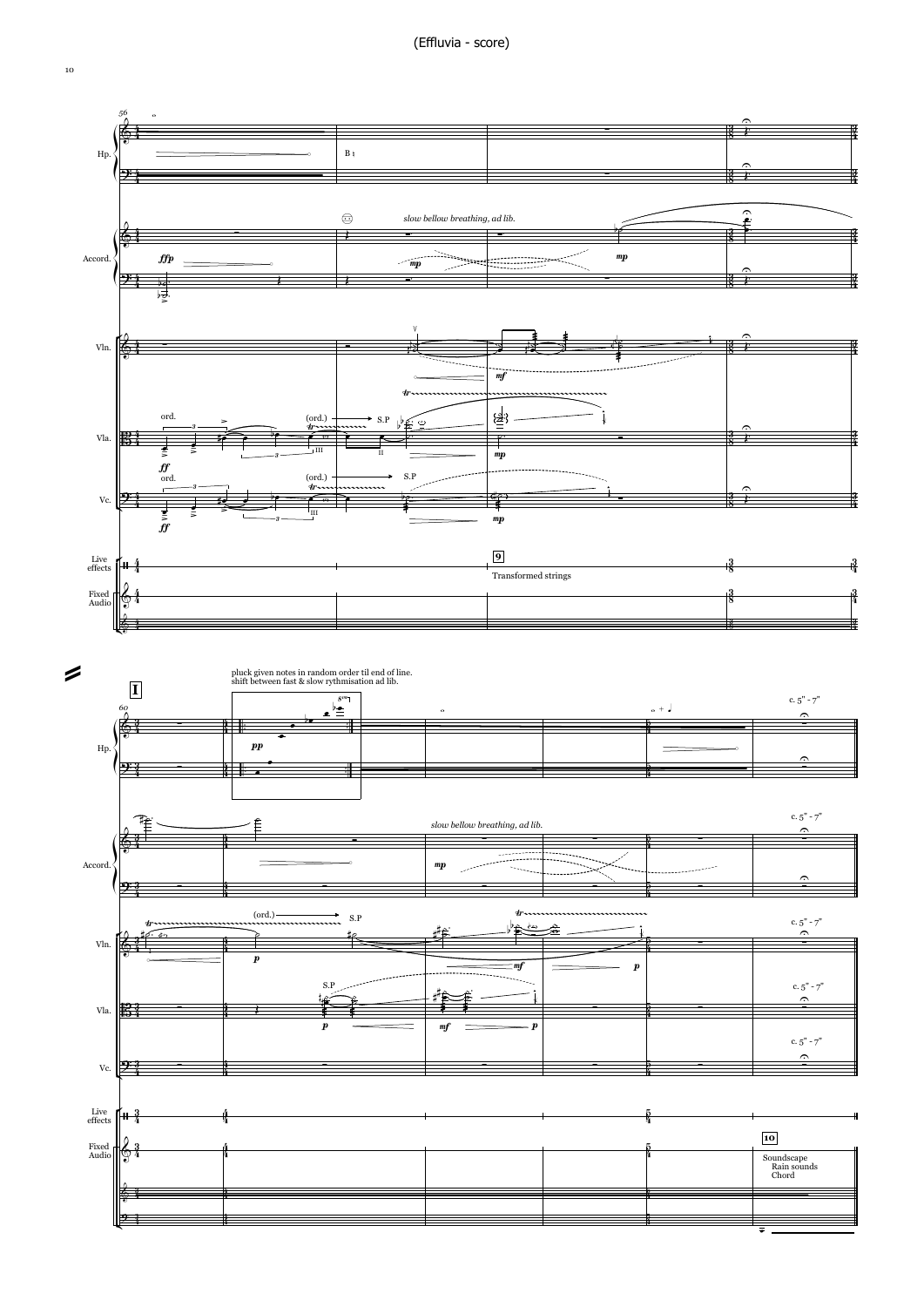

II. Listening



III. Descending

=

 $\frac{1}{2}$  $\gamma$  ${\frac{1}{2}}$ Hp. Accord. Vln.  $\frac{1}{6}$  $\circ$  and  $\bullet$  mf  $\bullet$  and  $\bullet$  and  $\bullet$  and  $\bullet$  and  $\bullet$  and  $\bullet$  and  $\bullet$  and  $\bullet$  and  $\bullet$  and  $\bullet$  and  $\bullet$  and  $\bullet$  and  $\bullet$  and  $\bullet$  and  $\bullet$  and  $\bullet$  and  $\bullet$  and  $\bullet$  and  $\bullet$  and  $\bullet$  and  $\bullet$  and  $\bullet$  and  $\bullet$  a **Energico, ritmico, tempo III (** <sup>q</sup> **<sup>=</sup> c. <sup>60</sup> - <sup>63</sup> )** *67* $\circ$  mf  $\frac{3}{8}$  $\frac{3}{4}$ ,  $\frac{3}{4}$ ,  $\frac{3}{4}$ ,  $\frac{3}{4}$ ,  $\frac{3}{4}$ ,  $\frac{3}{4}$ ,  $\frac{3}{4}$ ,  $\frac{3}{4}$ ,  $\frac{3}{4}$ ,  $\frac{3}{4}$ ,  $\frac{3}{4}$ ,  $\frac{3}{4}$ ,  $\frac{3}{4}$ ,  $\frac{3}{4}$ ,  $\frac{3}{4}$ ,  $\frac{3}{4}$ ,  $\frac{3}{4}$ ,  $\frac{3}{4}$ ,  $\frac{3}{4}$ ,  $\frac{3}{4}$ ,  $\frac{1}{4}$  be  $\frac{1}{4}$  $\frac{3}{8}$  $\frac{3}{4}$  2  $\tilde{h}$  $\frac{3}{8}$  $\frac{3}{4}$  $\tilde{4}$  $\frac{3}{8}$  $\frac{1}{4}$  $\tilde{a}$  $\frac{3}{8}$  $\frac{3}{4}$  $\tilde{i}$   $\overline{a}$  $\lambda$  3  $\lambda$  3  $\lambda$  $\overline{3}$   $\overline{5}$   $\overline{5}$   $\overline{5}$   $\overline{5}$  $2^3$   $2$   $3$  $\frac{2}{\sqrt{2}}$   $\frac{2}{\sqrt{2}}$   $\frac{2}{\sqrt{2}}$   $\frac{2}{\sqrt{2}}$   $\frac{2}{\sqrt{2}}$   $\frac{2}{\sqrt{2}}$   $\frac{2}{\sqrt{2}}$   $\frac{2}{\sqrt{2}}$   $\frac{2}{\sqrt{2}}$   $\frac{2}{\sqrt{2}}$   $\frac{2}{\sqrt{2}}$   $\frac{2}{\sqrt{2}}$   $\frac{2}{\sqrt{2}}$   $\frac{2}{\sqrt{2}}$   $\frac{2}{\sqrt{2}}$   $\frac{2}{\sqrt{2}}$   $\frac{2}{\sqrt{2}}$   $\begin{array}{ccc} \& 3 & \hat{ } & \ \& 3 & \end{array}$  $\frac{2}{4}$  $\mathcal{P}^3$   $\qquad \qquad$  3  $\frac{2}{\lambda}$  $\begin{matrix} \& 3 & \cdots & \cdots & \cdots \ \& 8 & \cdots & \cdots & \cdots \end{matrix}$ ∑  $S.P \longrightarrow \text{ord.}$ IV  $\frac{1}{2}$   $\frac{1}{2}$   $\frac{1}{2}$   $\frac{1}{2}$ .<br>.<br>.  $\frac{\text{II}}{\text{III}}$  $\frac{1}{2}$  $\sum_{i=1}^{\infty}$ <u>у је т</u>  $\overrightarrow{b}$ e be $\overrightarrow{b}$ e be  $\overline{b}$ e beite  $\frac{1}{\sqrt{2}}$  $\overline{p}$  $b$ e  $b$ e  $b$  $\overline{b}$ e $\overline{c}$  $\cdot$   $\cdot$   $\cdot$   $\cdot$  $\theta$ e#e be#e  $b$ e  $\frac{b}{c}$   $\frac{a}{c}$   $\frac{b}{c}$ be  $\rightarrow$  be be  $\rightarrow$   $\rightarrow$  $\overline{b}$ e be be e  $\overrightarrow{be}$  be  $\overrightarrow{e}$  #e  $\overrightarrow{b}$   $\overrightarrow{e}$  $\epsilon$  $j \rightarrow$  $\frac{1}{\sqrt{2}}$   $\frac{1}{\sqrt{2}}$   $\frac{1}{\sqrt{2}}$   $\frac{1}{\sqrt{2}}$   $\frac{1}{\sqrt{2}}$   $\frac{1}{\sqrt{2}}$   $\frac{1}{\sqrt{2}}$   $\frac{1}{\sqrt{2}}$   $\frac{1}{\sqrt{2}}$   $\frac{1}{\sqrt{2}}$   $\frac{1}{\sqrt{2}}$   $\frac{1}{\sqrt{2}}$   $\frac{1}{\sqrt{2}}$   $\frac{1}{\sqrt{2}}$   $\frac{1}{\sqrt{2}}$   $\frac{1}{\sqrt{2}}$   $\frac{1}{\sqrt{2}}$  œ œ œ  $\frac{1}{\sqrt{2}}$   $\frac{1}{\sqrt{2}}$   $\frac{1}{\sqrt{2}}$   $\frac{1}{\sqrt{2}}$   $\frac{1}{\sqrt{2}}$   $\frac{1}{\sqrt{2}}$   $\frac{1}{\sqrt{2}}$   $\frac{1}{\sqrt{2}}$   $\frac{1}{\sqrt{2}}$   $\frac{1}{\sqrt{2}}$   $\frac{1}{\sqrt{2}}$   $\frac{1}{\sqrt{2}}$   $\frac{1}{\sqrt{2}}$   $\frac{1}{\sqrt{2}}$   $\frac{1}{\sqrt{2}}$   $\frac{1}{\sqrt{2}}$   $\frac{1}{\sqrt{2}}$   $#$  $\circ$  $#^{\circ}$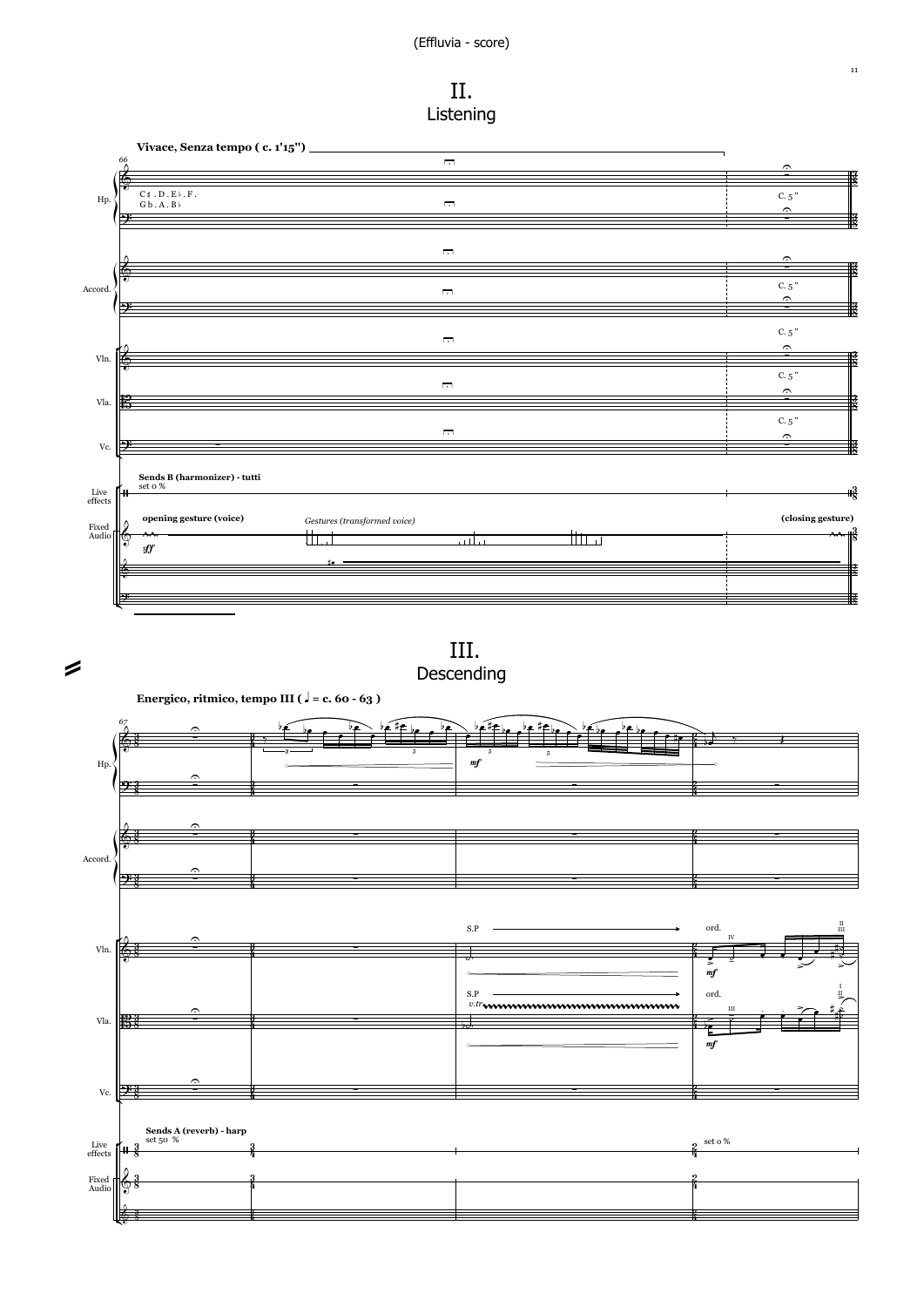(Effluvia - score)





![](_page_11_Figure_2.jpeg)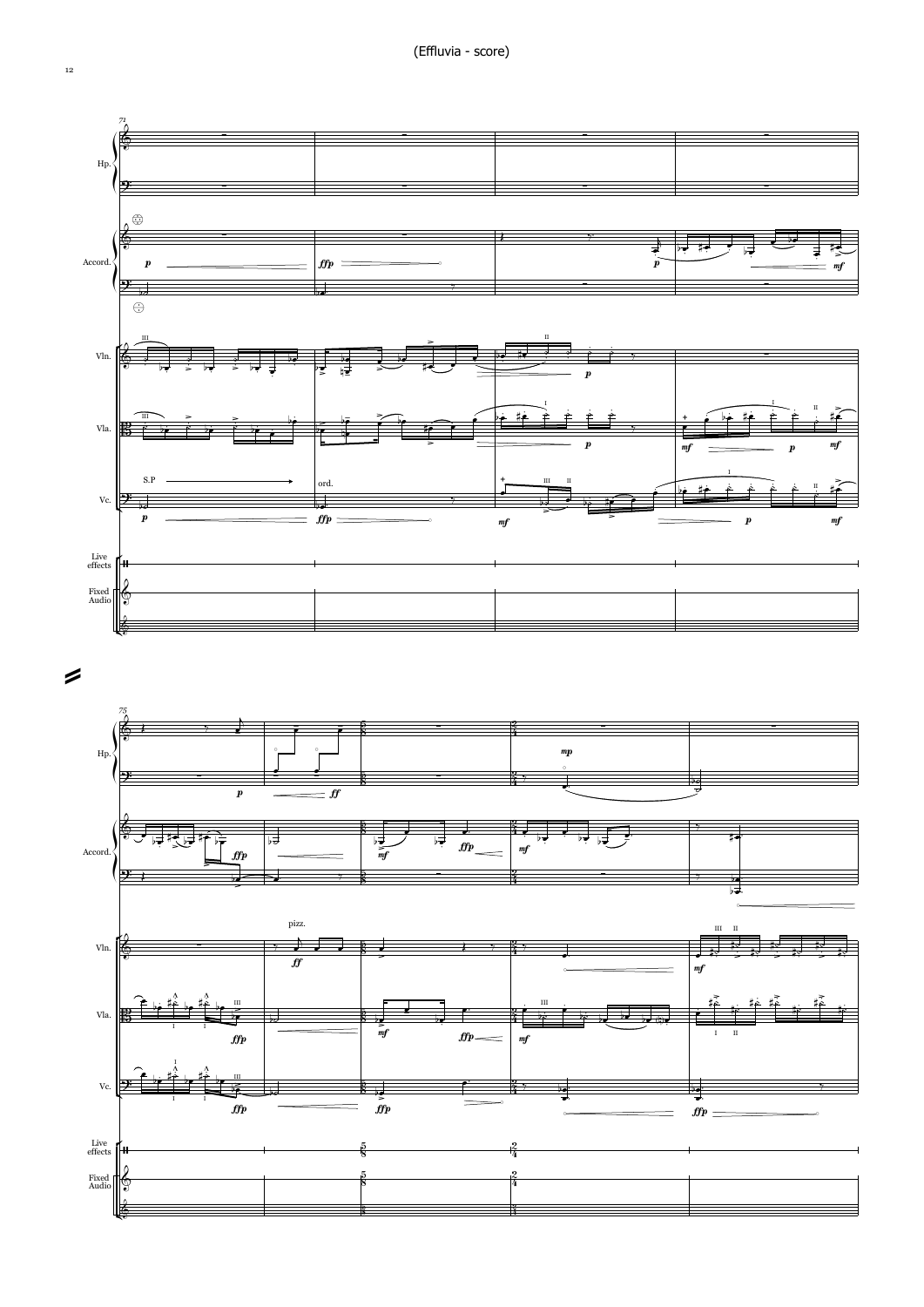![](_page_12_Figure_1.jpeg)

![](_page_12_Figure_2.jpeg)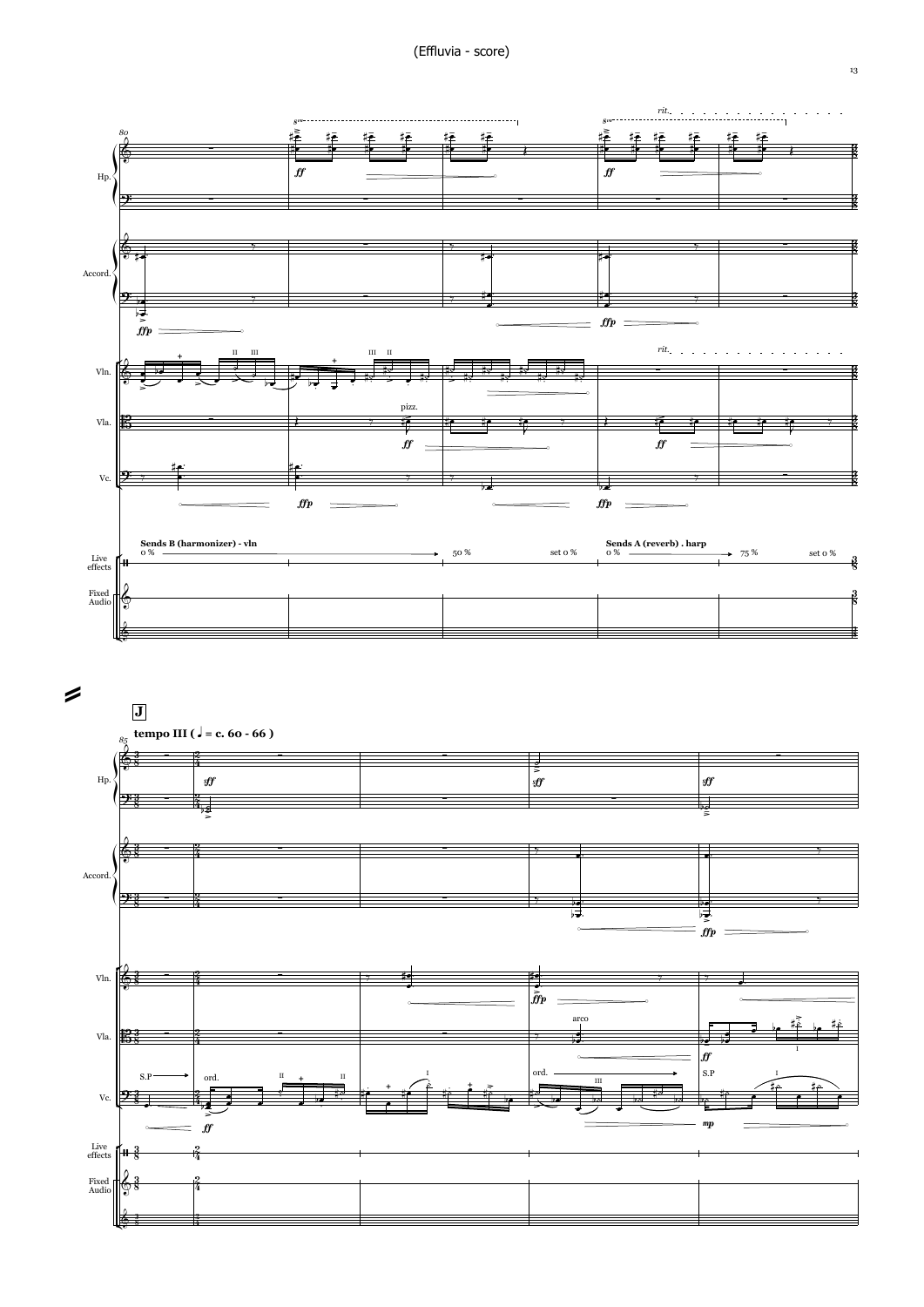![](_page_13_Figure_1.jpeg)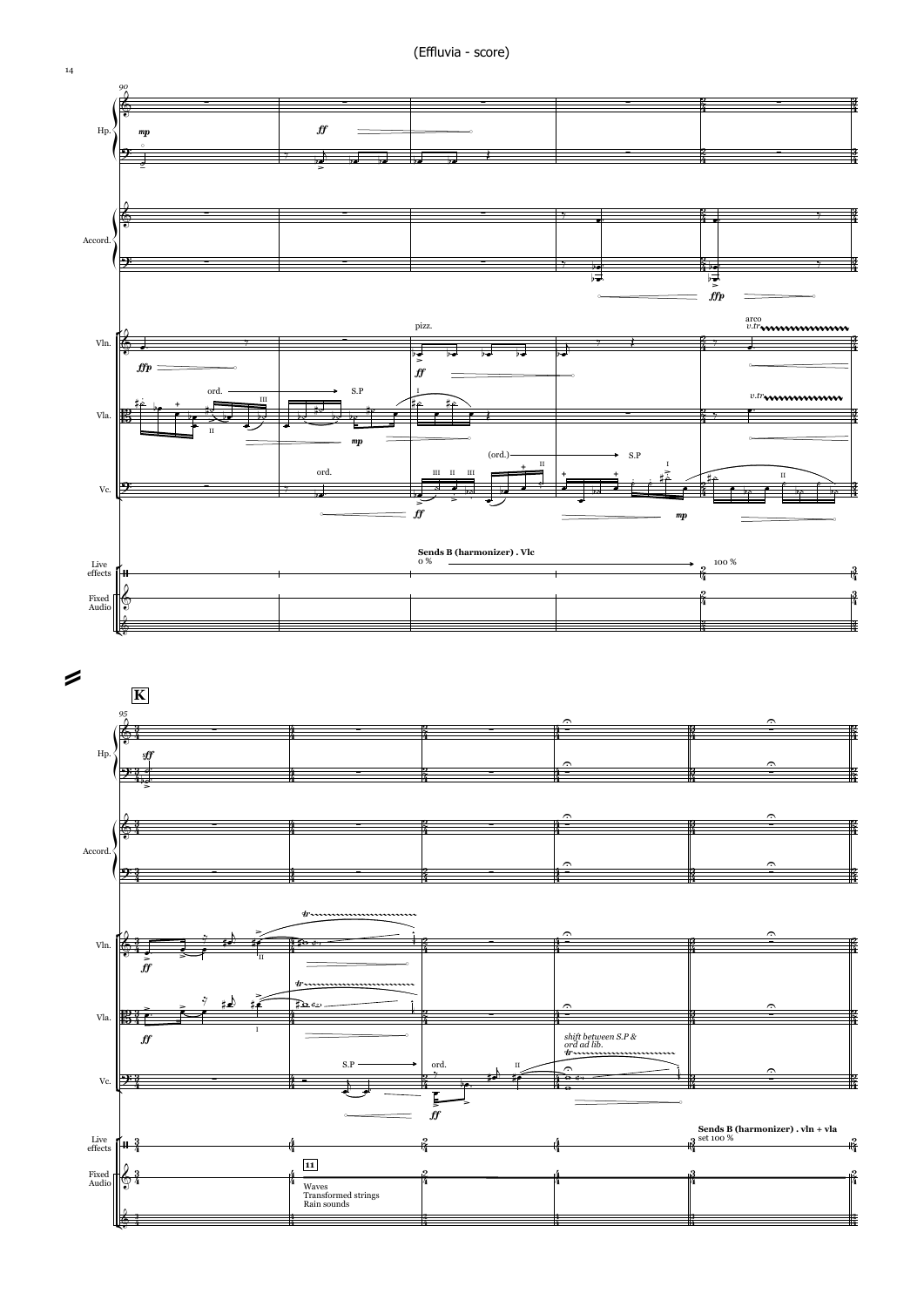![](_page_14_Figure_1.jpeg)

![](_page_14_Figure_3.jpeg)

![](_page_14_Figure_2.jpeg)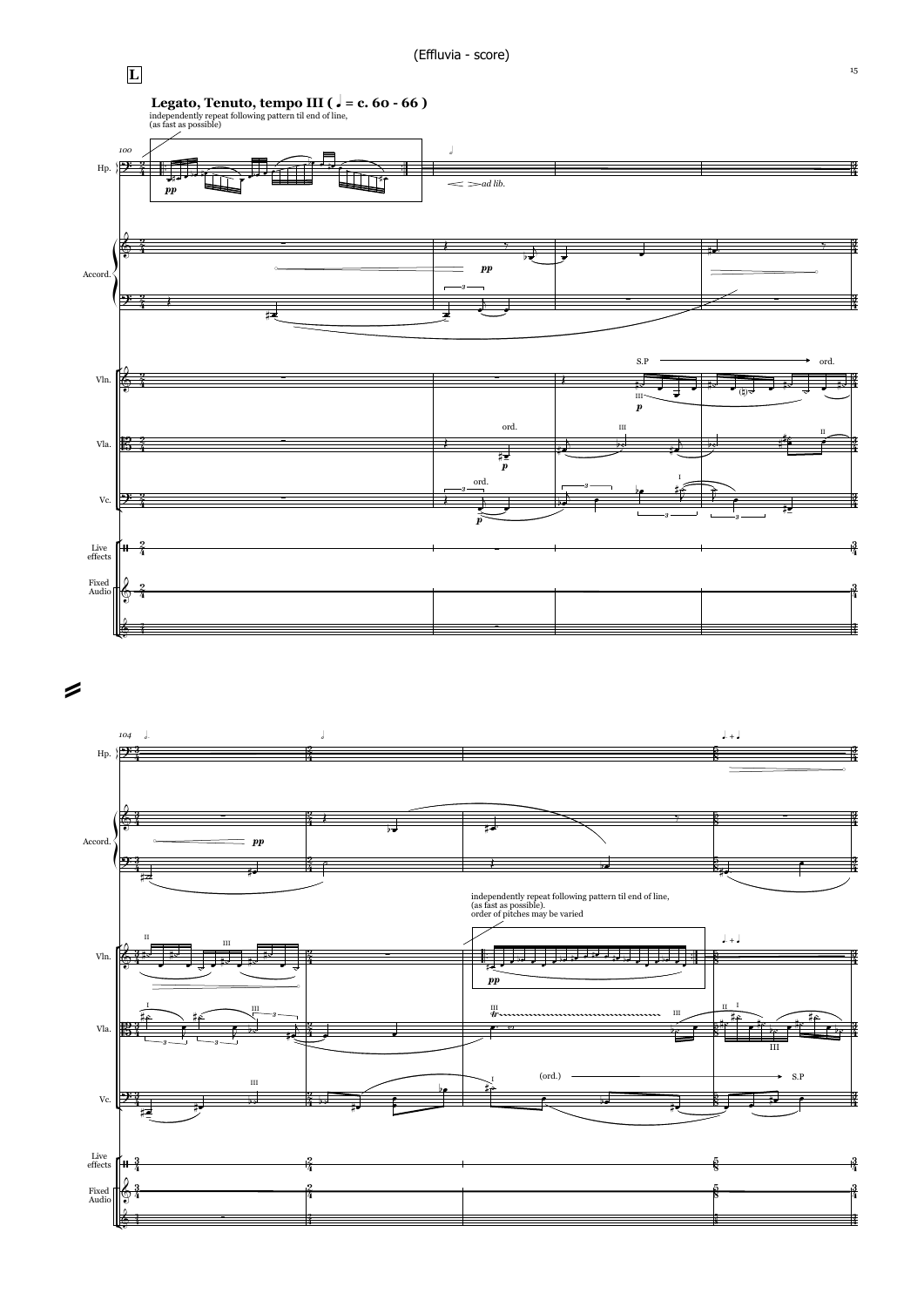![](_page_15_Figure_3.jpeg)

![](_page_15_Figure_5.jpeg)

![](_page_15_Figure_1.jpeg)

Waiting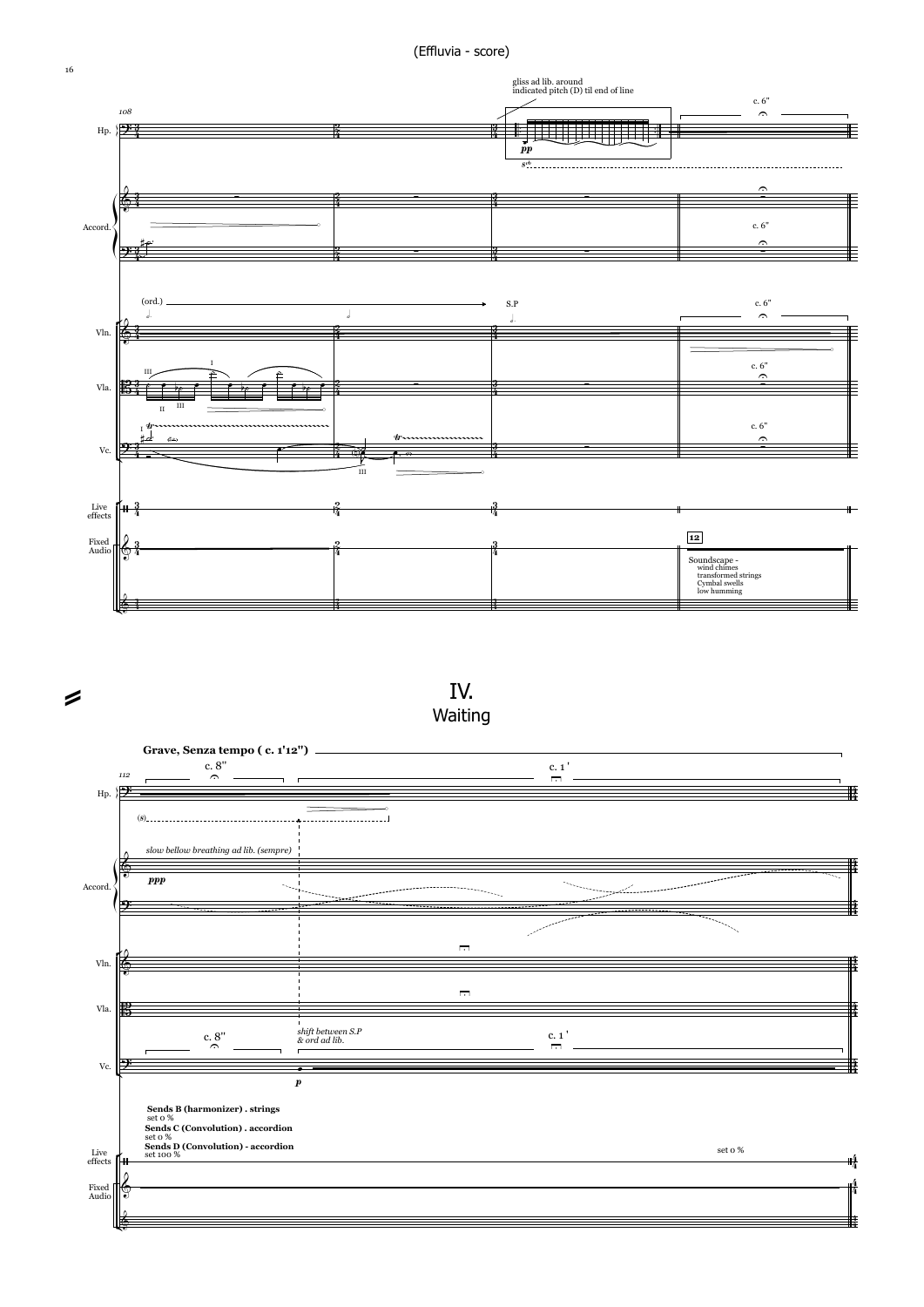![](_page_16_Figure_4.jpeg)

V. Beneath the ice, i slept

![](_page_16_Figure_2.jpeg)

\* ) -Accordion changes notes independently, approximated length of pitches in relation to the lines.

![](_page_16_Figure_3.jpeg)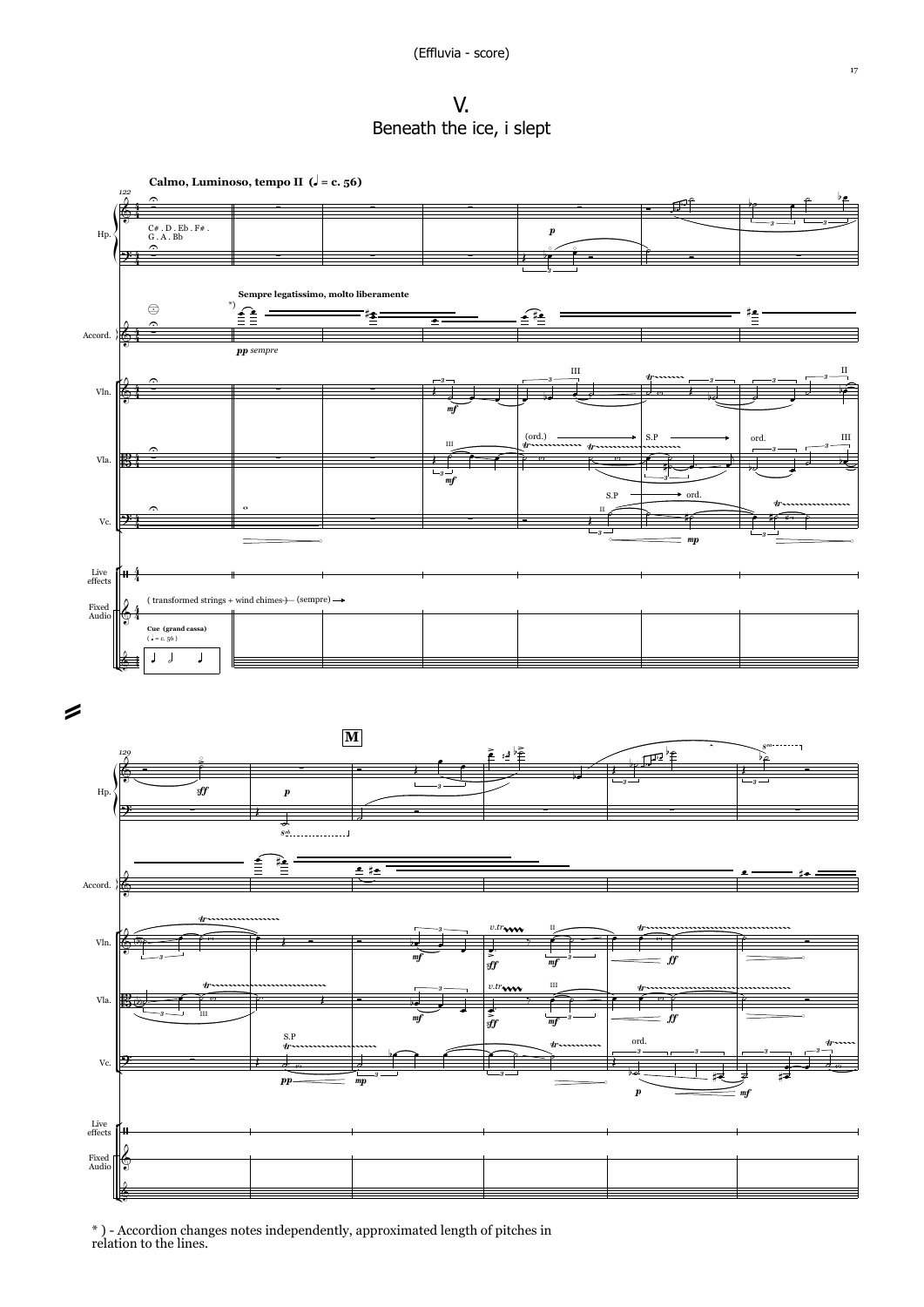(Effluvia - score)

![](_page_17_Figure_1.jpeg)

![](_page_17_Figure_2.jpeg)

=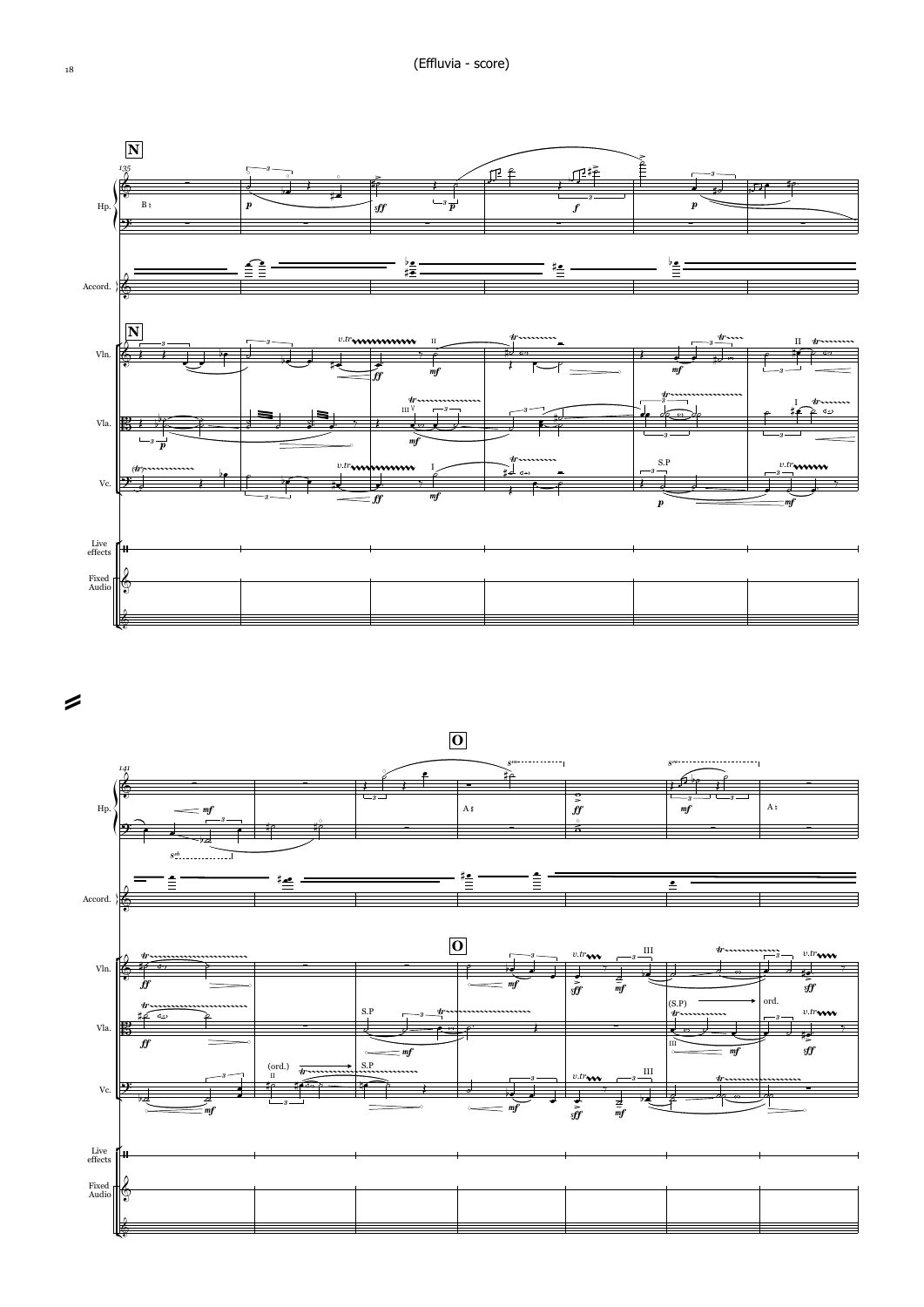![](_page_18_Figure_1.jpeg)

![](_page_18_Figure_3.jpeg)

![](_page_18_Figure_5.jpeg)

![](_page_18_Figure_2.jpeg)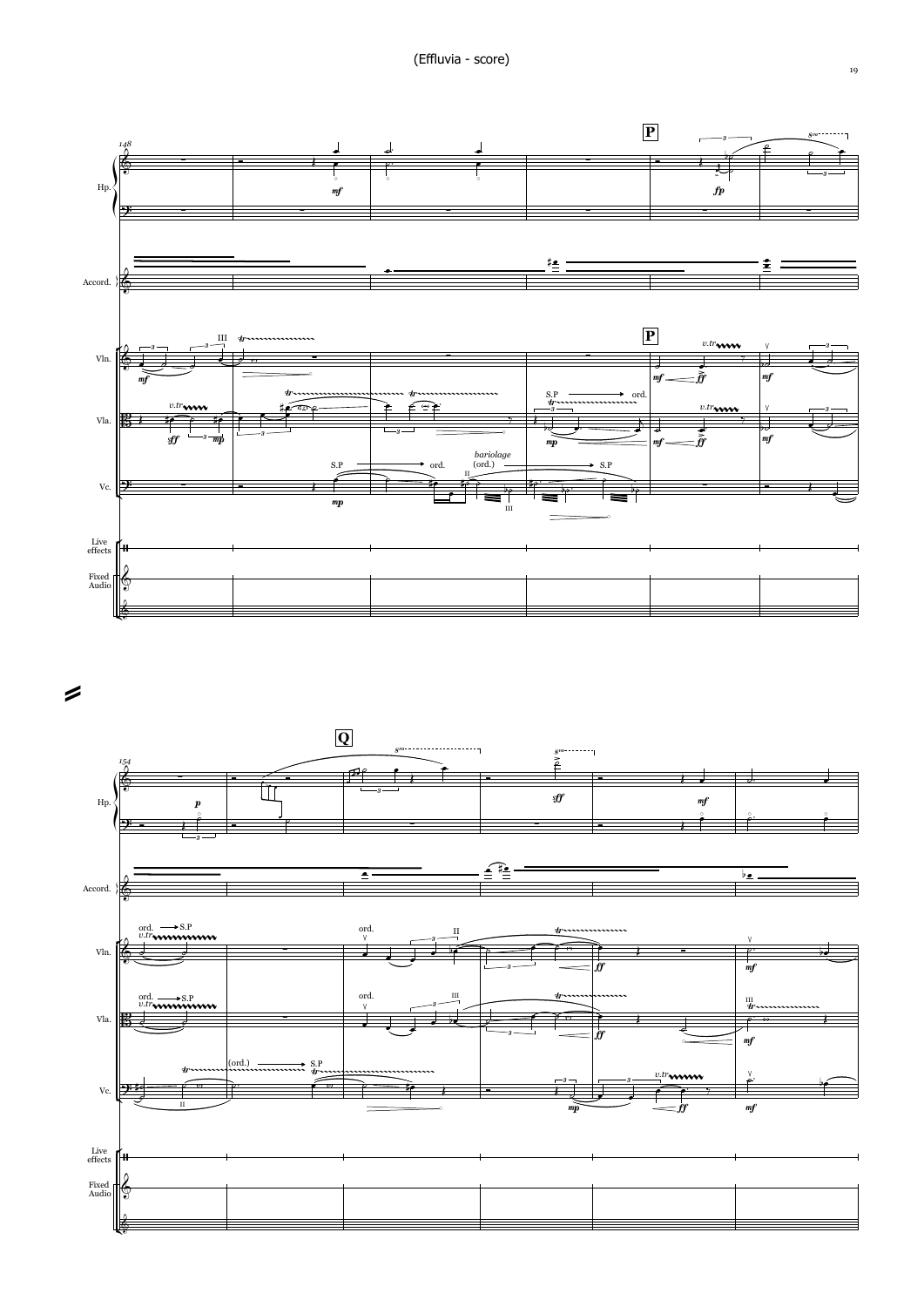![](_page_19_Figure_1.jpeg)

![](_page_19_Figure_2.jpeg)

![](_page_19_Figure_4.jpeg)

=